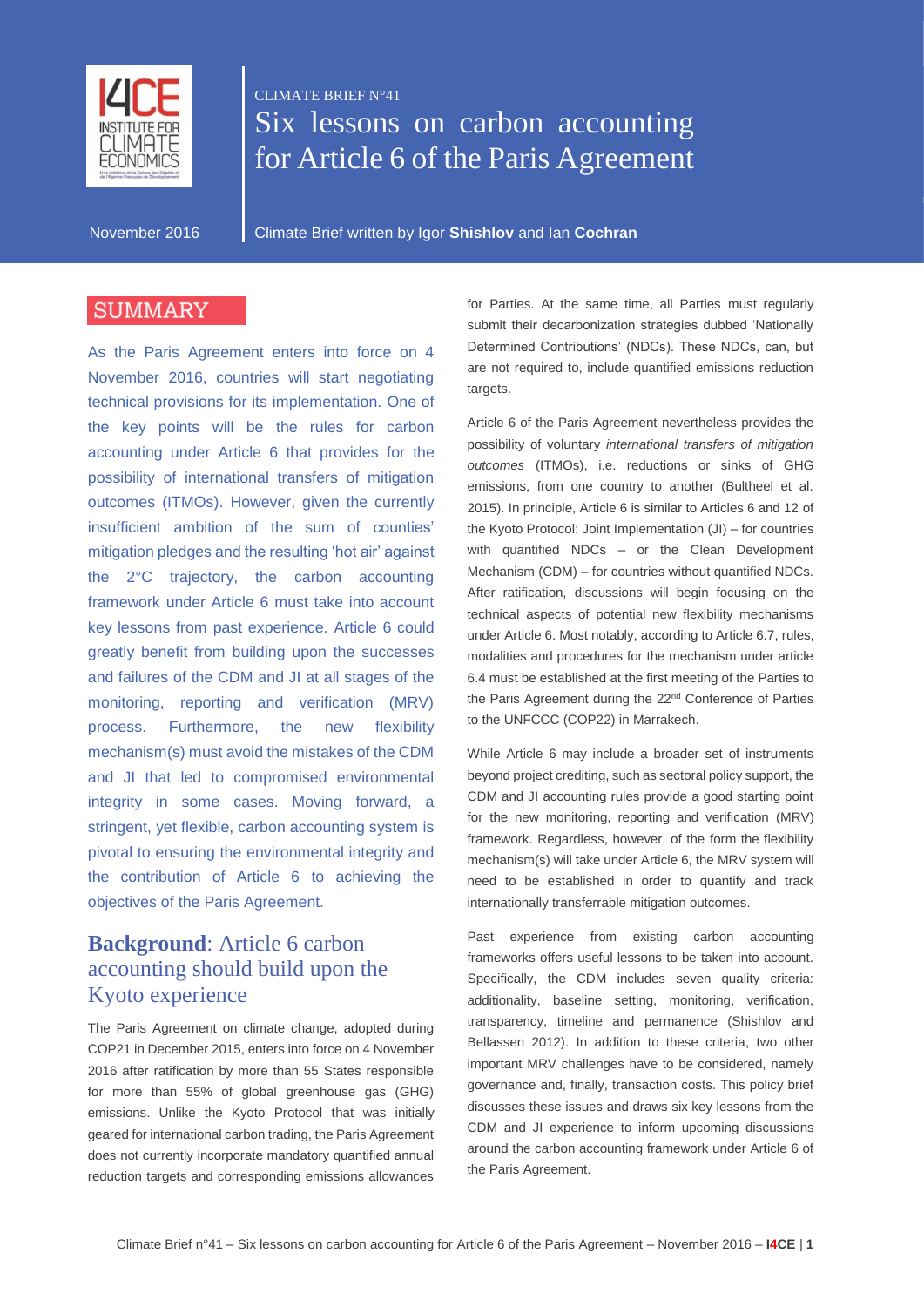## **Lesson 1**: additionality and ambitious baselines for crediting need to be ensured given the insufficiency of current mitigation ambition to stay "well below 2°C"

Carbon crediting mechanisms, such as the CDM and JI, essentially represent an environmental 'zero-sum' game: the emissions reductions generated can be used for compliance elsewhere. Therefore, in order to ensure that the overall magnitude of GHG abatement does not decrease, the Kyoto Protocol stipulated that to be certified under the CDM emissions reductions had to be 'real, measurable and additional to any that would occur in the absence of the certified project activity' (UN 1998). This concept, referred to as 'additionality', is central to ensuring the environmental integrity of carbon crediting. It is essential that it is incorporated in modalities for Article 6 of the Paris Agreement, with three sub-issues explored here.

First, the principal difficulty of evaluating additionality is assessment of alternative hypothetical scenarios or 'baselines' to which real world observations are compared. Given that these scenarios will never materialize if a project/policy is implemented, additionality can never be established with 100% certainty – even ex-post. Too lenient a baseline might result in non-additional emissions reductions being credited thus reducing overall ambition. Conversely, an overly-stringent baseline considerably lower than the actual business-as-usual (BAU) may deter participation in the scheme due to insufficient economic incentive (Bellassen and Shishlov 2016).

Second, in a system where Parties have quantified emissions reduction targets, such as in the case of JI, the issue of additionality becomes a question of economic efficiency rather than environmental integrity. Indeed, nonadditional JI projects will free-ride on the mechanism, and may thus receive windfall profits from carbon certificates. This phenomenon effectively reduces the amount of emissions reductions per dollar invested, but *strictu sensu* does not compromise the overall progress towards achieving emission reduction targets. Indeed, the JI scheme incorporates an economic incentive to ensure additionality: if a government spends part of its carbon budget to subsidize a non-additional project, it will have to make up for the resulting deficit by paying to reduce emissions elsewhere. While this incentive worked well for countries with ambitious emissions reduction targets – such as Germany and France – it appears not to have worked for countries with lax objectives – such as Russia and Ukraine (Kollmuss, Schneider, and Zhezherin 2015). Today, the additionality of crediting mechanisms under Article 6 may be similarly compromised in case of countries with less ambitious NDCs (Schneider, Kollmuss, and La Hoz Theuer 2016).

**…………………………………………………………………………………………………………………………………………………**

Third, the development of the Program of Activities (PoA) framework under the CDM – as well as new sectoral crediting mechanisms that avoid project by project additionality demonstration – may help partially solve the issue and foster scaling up of projects. Notably, positive lists of eligible projects used by the CDM provide a good basis for further standardization independent of the level of the relative ambition of national climate policy. The list of projects automatically deemed additional under the CDM currently includes small scale off-grid and gridconnected renewable energy; rural electrification project activities using renewable energy sources in countries with rural electrification rate of less than 20%; mass transit and bus lane in Least Developed Countries (LDCs); among others. Moreover, several CDM methodologies already apply standardized performance benchmarks defining the baseline as the average of the top 20% of installations in a given sector (Shishlov and Bellassen 2012). Thus, certain types of projects that are deemed aligned with the goals of the Paris Agreement could be accepted automatically and assigned a standardized, conservative amount of credits per operation period. The baseline and additionality would therefore be evaluated against the trajectory towards the 'net zero' emissions target rather than a given country's NDC.

It can therefore be envisaged that an Article 6 MRV system could use the experience of the CDM and introduce positive lists and programmatic approaches in order to scale up the mechanism. Moreover, the use of conservative standardized, country- and sector-specific baselines could reduce risks of over-crediting due to insufficiently ambitious NDCs – as well as reduce MRVrelated transaction costs.

The issue of additionality and free-riding becomes even more important in sectors with relatively 'good' access to finance where it makes more sense to focus on projects with the highest leverage ratios (emission reductions per dollar invested). Conversely, in contexts where sectors lack access to finance, a less-stringent screening may be applied in order to kick-start project development. This may effectively lead to some form of *'statistical additionality'*, whereby non-additional emissions reductions are balanced out by emissions reductions that are under-credited.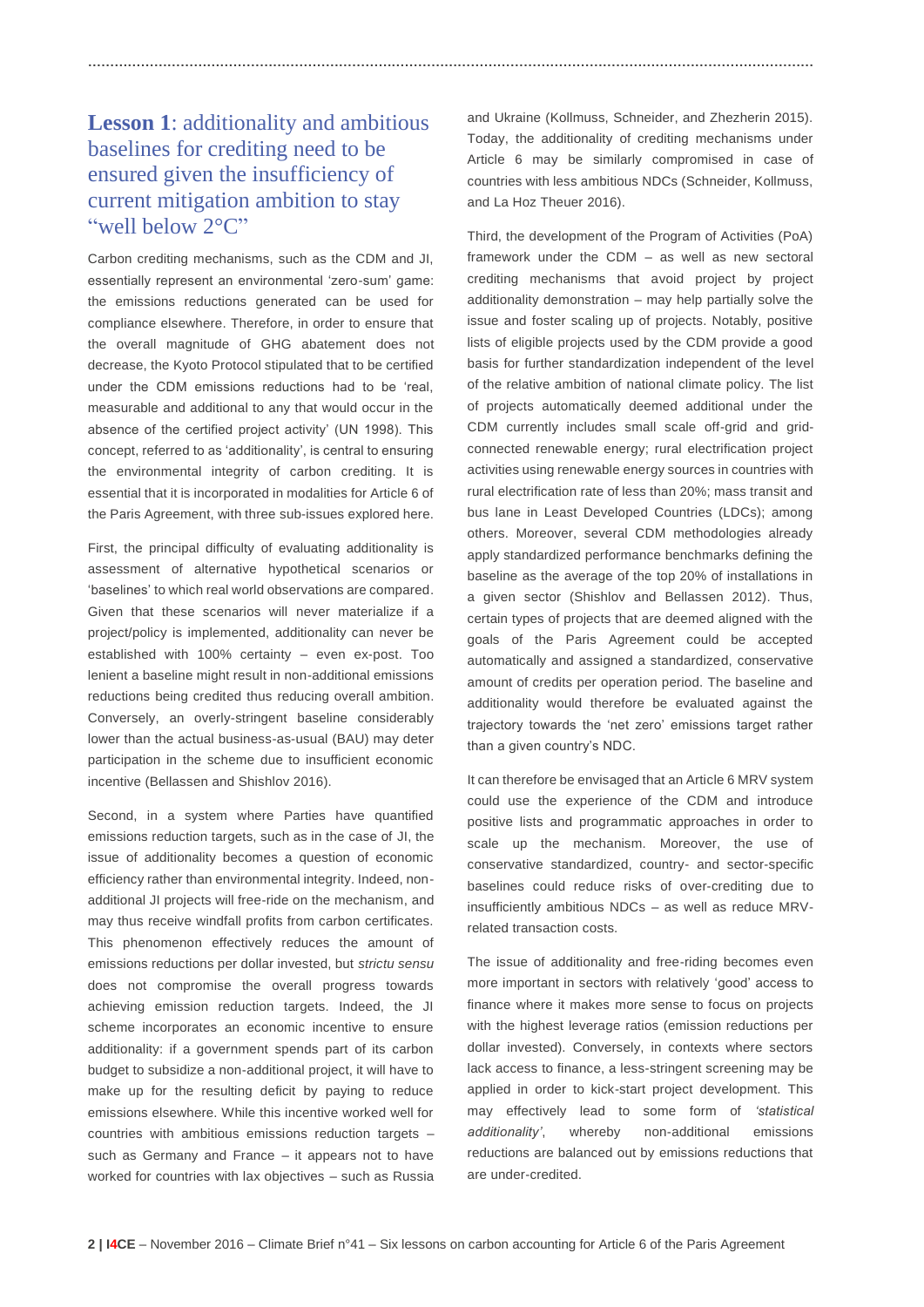# **Lesson 2**: managing timeline and permanence of emissions reductions under Article 6 is critical given the implicit need for carbon sinks under the Paris Agreement

**…………………………………………………………………………………………………………………………………………………**

In carbon offset projects credits are typically issued for the emissions reductions achieved, i.e. ex-post. This is a common practice due to the numerous factors that can influence actual emission reductions over the project crediting period and that are difficult to calculate precisely ex-ante. As such, it stands to reason that the issuance of carbon credits would occur only after the emission reductions have taken place and have been verified. However, in sectors that are potential providers of largescale carbon sinks, such as forestry and agriculture, emission reductions accumulate slowly over time and future carbon credits may not justify the initial investments in a project. The Paris Agreement puts an implicit emphasis on carbon sinks with an ultimate objective of achieving "a balance between anthropogenic emissions by sources and removals by sinks of greenhouse gases in the second half of this century". While important for ensuring environmental integrity, ex-post issuance of credits may thus hamper the implementation of projects aimed at absorbing  $CO<sub>2</sub>$ .

Second, emissions reductions credited under international flexibility mechanisms have to be permanent. This may not be the case for forestry projects, which may only issue temporary carbon credits under the CDM that are valid for a limited period (Guigon, Bellassen, and Ambrosi 2009). Conversely, forestry projects under voluntary offset standards typically establish a 'buffer' of carbon credits that are used as 'insurance' in case carbon stocks are destroyed, e.g. by a forest fire. A similar issue may arise in projects focused on carbon capture and storage as there is no guarantee that  $CO<sub>2</sub>$  will not escape in the atmosphere in the future. Carbon accounting provisions under Article 6 will need to incorporate similar safeguards to mitigate this risk.

#### **Lesson 3**: the carbon accounting framework for Article 6 should take flexible approaches to account for monitoring uncertainty

The implementation of monitoring rules prescribed by the regulator comes with an uncertainty range: the exact amount of GHG emissions differs from the amount reported by an agent (Bellassen et al. 2015). This monitoring uncertainty stems from systematic errors (bias) and/or random errors. In order to address uncertainty, the regulator may, for example, set a minimum certainty threshold; allow the agent to choose between measuring a value and using a default parameter; or discount the benefits of emissions reductions in proportion to uncertainty (Bellassen and Shishlov 2016). Under the CDM, project developers have to "reduce bias and uncertainties as far as is practical/costeffective, or otherwise use conservative assumptions, values and procedures to ensure that GHG emission reductions by sources or GHG removals by sinks are not over-estimated" (CDM-EB65-A05-STAN). The same principle is applied to baselines: "the establishment of a baseline is considered conservative if the resulting projection of the baseline does not lead to an overestimation of emission reductions attributable to the CDM project activity" (CDM-EB66-A25-GUID).

The MRV system for Article 6 could build upon the CDM experience and provide a certain degree of flexibility to developers in order not to impede projects in sectors where a high level of monitoring certainty cannot be achieved or is too costly, e.g. transportation, agriculture or forestry. This may be done through providing an explicit incentive to reduce uncertainty by discounting the amount of carbon credits in proportion to the overall monitoring uncertainty. Projects that are able to provide better information are thus encouraged to do so, while others may choose to save on monitoring costs at the expense of less carbon credits awarded. In a voluntary scheme, discounting the amount of carbon certificates in proportion to the overall monitoring uncertainty will allow projects with high levels of monitoring uncertainty access the system without imposing prohibitory MRV costs (Bellassen and Shishlov 2016).

#### **Lesson 4**: auditors accredited by the UNFCCC can be used for verification of ITMOs under Article 6, but their accountability has to be ensured

Three lessons on verification from existing crediting mechanisms should be taken into consideration to ensure accountability while keeping transaction costs in check.

First, as project developers are likely to have private information to calculate the amount of emissions reductions, the data they provide has to be verified by an auditor. In the CDM system an auditor accredited by the UNFCCC must periodically verify the consistency between project description and the relevant methodology to compute emissions reductions, known as the monitoring plan, and the correct implementation of the project. A similar verification approach is applied in most carbon accounting systems, be it national GHG inventories or an ETS.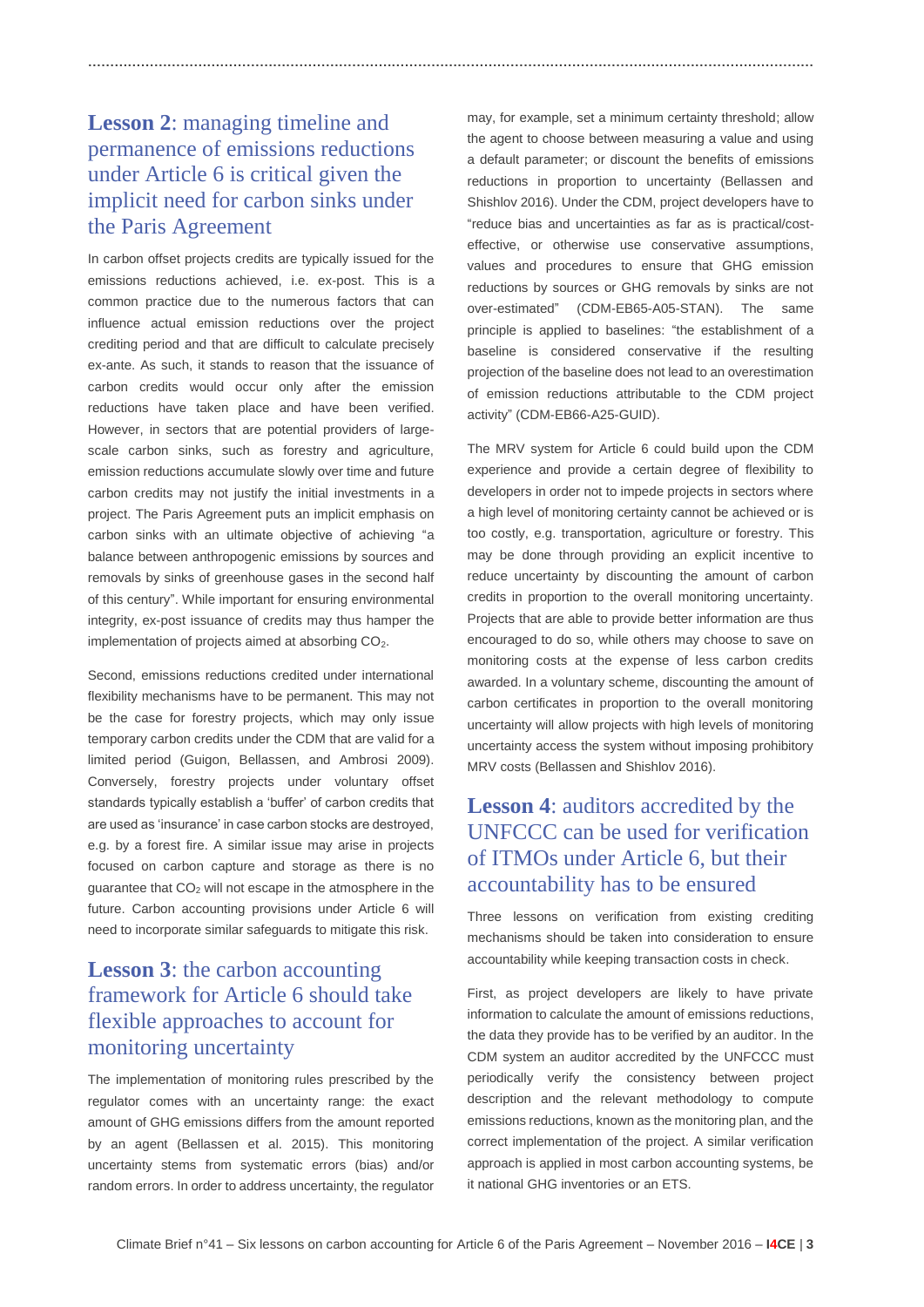However, as the third party tends to be paid directly by the verified entity, a potential conflict of interest arises. In most cases, the risk of losing the accreditation is a much stronger incentive and usually keeps auditors from being complacent with their client (Cormier and Bellassen 2012). Thus, auditors that validate mitigation outcomes under Article 6 should be suspended if they breach the rules – as was already done in the case of the validation of non-additional projects under the CDM (Shishlov and Cochran 2015).

**…………………………………………………………………………………………………………………………………………………**

Second, in order to keep verification costs at a reasonable level, the stringency of verification is adapted to the importance of information at stake via the concept of 'materiality'. Auditors are encouraged to focus on larger sources of potential overestimations – while small sources of errors may be ignored. In the CDM, the threshold of materiality depends on the size of the project and ranges from 10% of total emissions reductions for micro-scale projects (renewable energy projects of up to 5 MW and energy efficiency projects of up to 20 GWh of energy savings per year) to 0.5% for large scale projects that reduce more than 500,000 tons of carbon dioxide equivalent per year (Shishlov and Bellassen 2015).

Article 6 could employ a similar approach to verification of emission reductions, whereby auditors focus on larger sources of potential errors using the concept of materiality. Another potential approach that may be considered is the 'fire alarm', i.e. the auditor conducts random spot-checks and focuses on 'suspicious' numbers. However, in this case the auditors will probably have to be paid from an aggregated pool of resources, since the risk of a conflict of interest would be higher.

Finally, entities that are already accredited for verification under the UNFCCC may be automatically allowed in the new scheme, effectively removing the costs related to accreditation while ensuring international recognition.

#### **Lesson 5**: striking a balance between decentralized governance and an overarching authority is needed to ensure participation and integrity

On one hand, mechanism governance can be highly centralized: the CDM Executive Board is the main governing body responsible for all technical elements of the CDM including the validation of methodologies, the accreditation of auditors, the registration of projects and the issuance of CERs. The Executive Board counts 10 members and 10 alternate members representing different regions and is supported by several panels and staff from the UNFCCC.

On the other hand, governance can be decentralized: the JI provided a window for country-level administration through the so-called Track 1. This, however, led to allegations of excessively lax MRV procedures in countries with 'hot air' – notably Ukraine and Russia – that flooded the carbon market with credits at the end of the first Kyoto commitment period (Kollmuss, Schneider, and Zhezherin 2015). Having a central overarching authority may therefore be an important factor in ensuring credibility and transparency of the flexibility mechanism(s) under Article 6.

The bottom-up nature of the Paris Agreement and countries' NDCs affirms that national governments are sovereign in deciding on their climate policies with little top-down oversight. At the same time, coordination and/or oversight may be needed when individual domestic choices impact the effectiveness of joint international mechanisms (Shishlov and Cochran 2015). The currently insufficient ambition of counties' mitigation pledges to reach long-term shared objectives (UNFCCC 2015) results in the risk of 'hot air' against the 2°C trajectory. Similar to the 'hot air' issue under the Kyoto Protocol, this may result in non-additional ITMOs further compromising the ambition of national decarbonization targets. Given the JI experience, certification and accounting for ITMOs should remain under the authority of the UNFCCC. Until countries ratchet up their mitigation pledges to match the objectives of the Paris Agreement, the international supervision of flexibility mechanisms under Article 6 appears warranted.

#### **Lesson 6**: Article 6 will need to strike a balance between costs and stringency, as transaction costs vary greatly among different sectors

Finally, the issue of transaction costs can greatly influence the success – or failure – of any mechanism. The experience with the CDM and other carbon pricing mechanisms demonstrates that these costs may vary drastically depending on the sector and the perimeter of scheme. These costs are largely determined by the scale effect: more comprehensive schemes covering large numbers of entities tend to have lower transition costs. Indeed, MRV costs may range from a fraction of a cent per ton of  $CO<sub>2</sub>$  for national inventories to one euro and above for small-scale carbon offset projects (Bellassen and Stephan 2015). However, even within a single carbon pricing mechanism smaller entities tend to bear over-proportionally high MRV costs. Following the materiality principle, MRV rules often contain provisions to reduce the amount of resources spent on accounting for smaller emissions sources. These provisions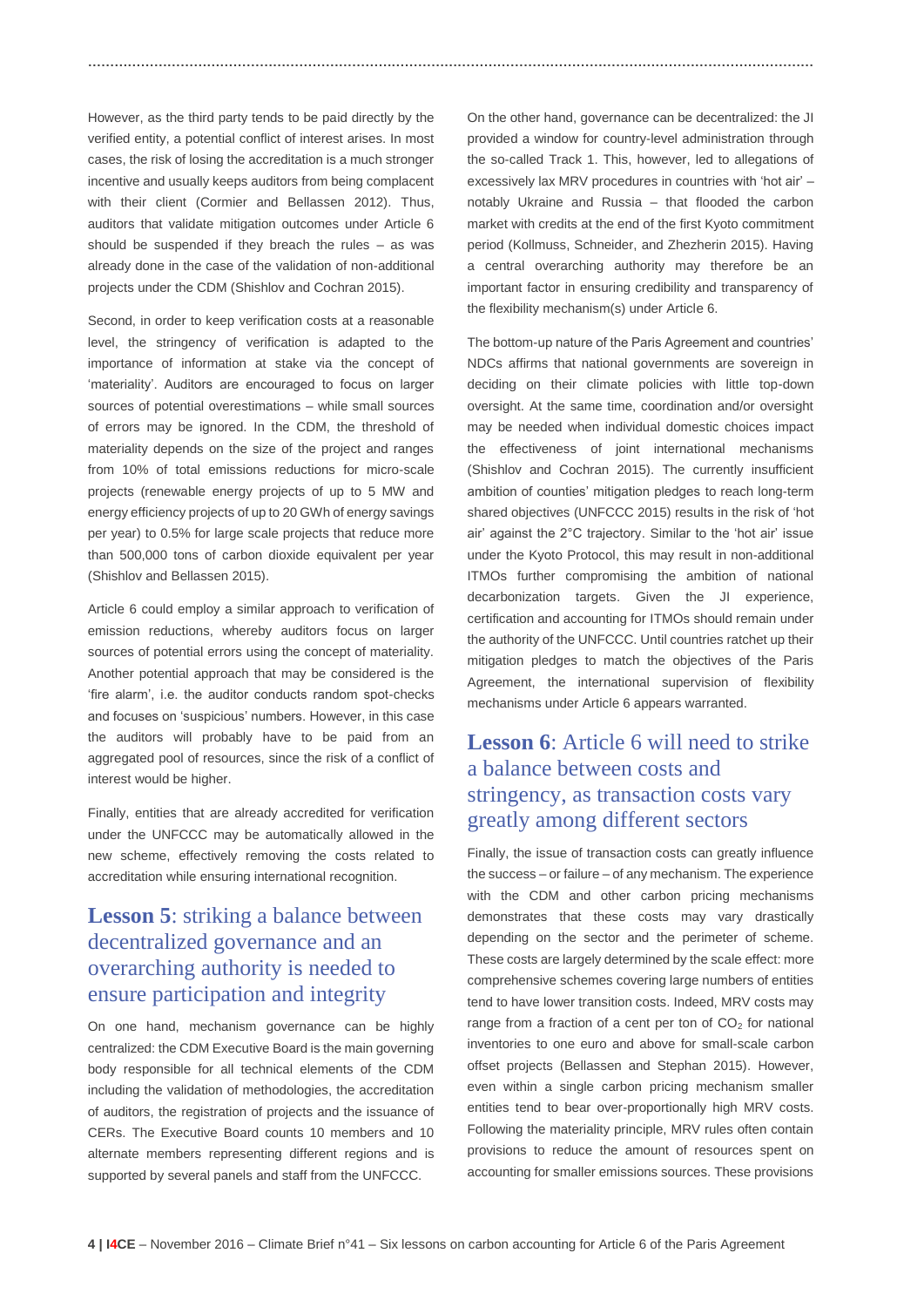are, however, not enough to counterbalance the economies of scale that reduce relative MRV costs for larger entities or projects (Figure 1).

Upfront transaction costs borne by CDM project developers include Project Design Document (PDD) development, validation costs (internal and auditing), UNFCCC registration fees and the cost of installing the monitoring system. Periodic MRV costs include the actual monitoring of emissions reductions, accounting and verification. Projects may reduce verification costs per  $tCO<sub>2</sub>e$  by increasing the duration of monitoring periods and decreasing the frequency

of reporting. Additionality demonstration and baseline setting represent half of upfront transaction costs in the CDM (Guigon, Bellassen, and Ambrosi 2009). Significant reduction in transaction costs can therefore be envisaged if standardization of additionality and baseline setting and abandoning project-by-project assessment were integrated in the rules for Article 6. More generally, the provisions under Article 6 will need to strike a balance between MRV costs and stringency in order to avoid the situation currently faced by the CDM, where for many project types transaction costs are higher than the potential revenue from carbon credits.





**…………………………………………………………………………………………………………………………………………………**



#### Conclusion: do not reinvent the wheel, do not repeat the old mistakes

A stringent, but flexible, MRV system is pivotal to mitigating the risk of future carbon crediting mechanisms compromising the ambition of the Paris Agreement. Namely, demonstrating additionality of projects and setting stringent emissions reduction baselines serve as the main tools to safeguard environmental integrity of the mechanism, especially given the insufficient ambition of current NDCs to reach long-term mitigation objectives. The new MRV framework will have to strike a balance between removing barriers – i.e. high transaction costs associated with more stringent MRV – and increasing economic efficiency – i.e. the amount of emissions reduced per dollar invested.

Article 6 may greatly benefit from building upon the CDM and JI experience at all stages of the MRV process without the need to reinvent the wheel. Indeed, the new mechanism

can considerably reduce time and costs to set up the MRV system by using existing UNFCCC tools and infrastructure. This includes positive lists and standardized baselines, sector-specific monitoring methodologies, accredited auditors, etc.

At the same time, the new flexibility mechanism(s) must avoid the mistakes of the CDM and JI that led to compromised environmental integrity in some projects. The currently insufficient ambition of counties' mitigation pledges results in 'hot air' against the 2°C trajectory, similar to the 'hot air' issue under the Kyoto Protocol. Given the JI experience, certification and accounting for 'internationally transferred mitigation outcomes' should therefore remain under the authority of the UNFCCC. Ultimately, it is essential to remember that the contribution of Article 6 to achieving the objectives of the Paris Agreement will depend upon ratcheting up the ambition of NDCs.